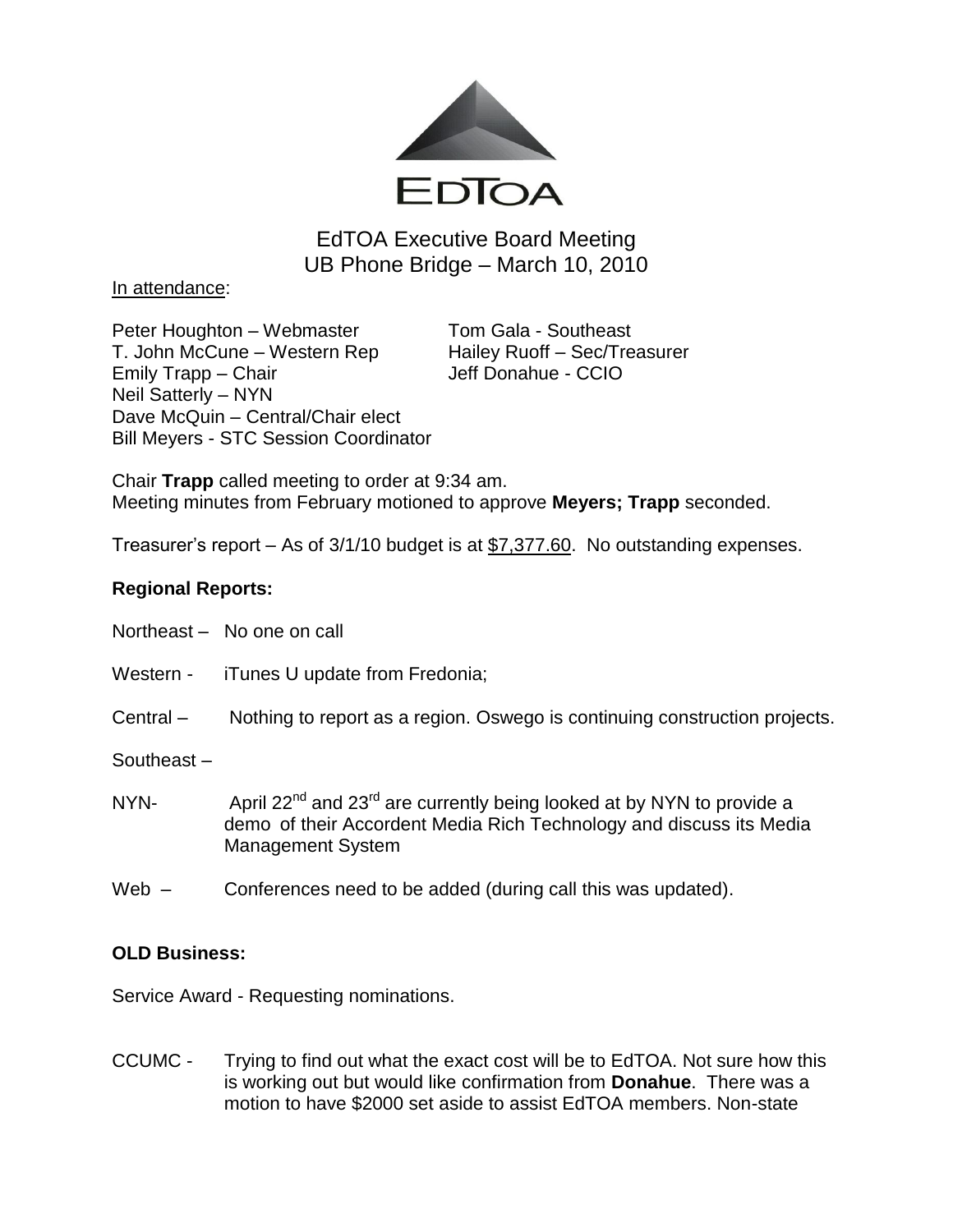assisted colleges first (2yr colleges) then SUNY's to attend CCUMC – Meyers motioned; seconded by McCune. Ayes  $-8$ ; nays  $-0$ ; abstention  $-$ 1

Registration needs to be worked out by CCUMC: not sure of how the registration form will appear to identify EdTOA members. We will not consider non-EdTOA members; the money came from EdTOA members participating in STC over the years and should be used to help EdTOA members.

Questions were raised as to whether membership registration could be somehow worked out for EdTOA members (who are not actually members of CCUMC) as a reciprocal.

STC – **Session Planning** - Session Ideas for 2010 – Get speakers names and presentation write up to **Meyers**. **Trapp** will send out a session planning guide to Exec list. **Meyers** said that there were no sessions nailed down yet. **Trapp** stated that analog and digital audio situations could be a session and it would be neat to hear Extron and Creston solutions.

This is left over from previous call for information only.

**Closed Captioning** – ADA issues; web

**LED** 

**Digital Signage** – Bekier will be taking this on. McQuin might have some info and this and may be willing to co-present (Meyers informed us of this).

**Extron –** emerging technologies. Bill is onboard.

**Learning Commons** – The Library as a Learning Commons and Collaborative environment. Gail Wood and Anita Kukien from Cortland will present. Ruoff will get write up for website and send to Meyers.

**Classrooms** – multiple interactive areas where faculty member teaches from the middle. Is the technology flexible enough for this type of collaboration?

Supporting Teaching and Learning Centers (is this the same as the Learning Commons?) – YES – see above.

**Birds of a Feather** –how we are dealing with overcrowding –

**How are you dealing with staffing cuts? –**

**Course Capturing –** repeat of STC 2009 or UPDATE from Virtual STC